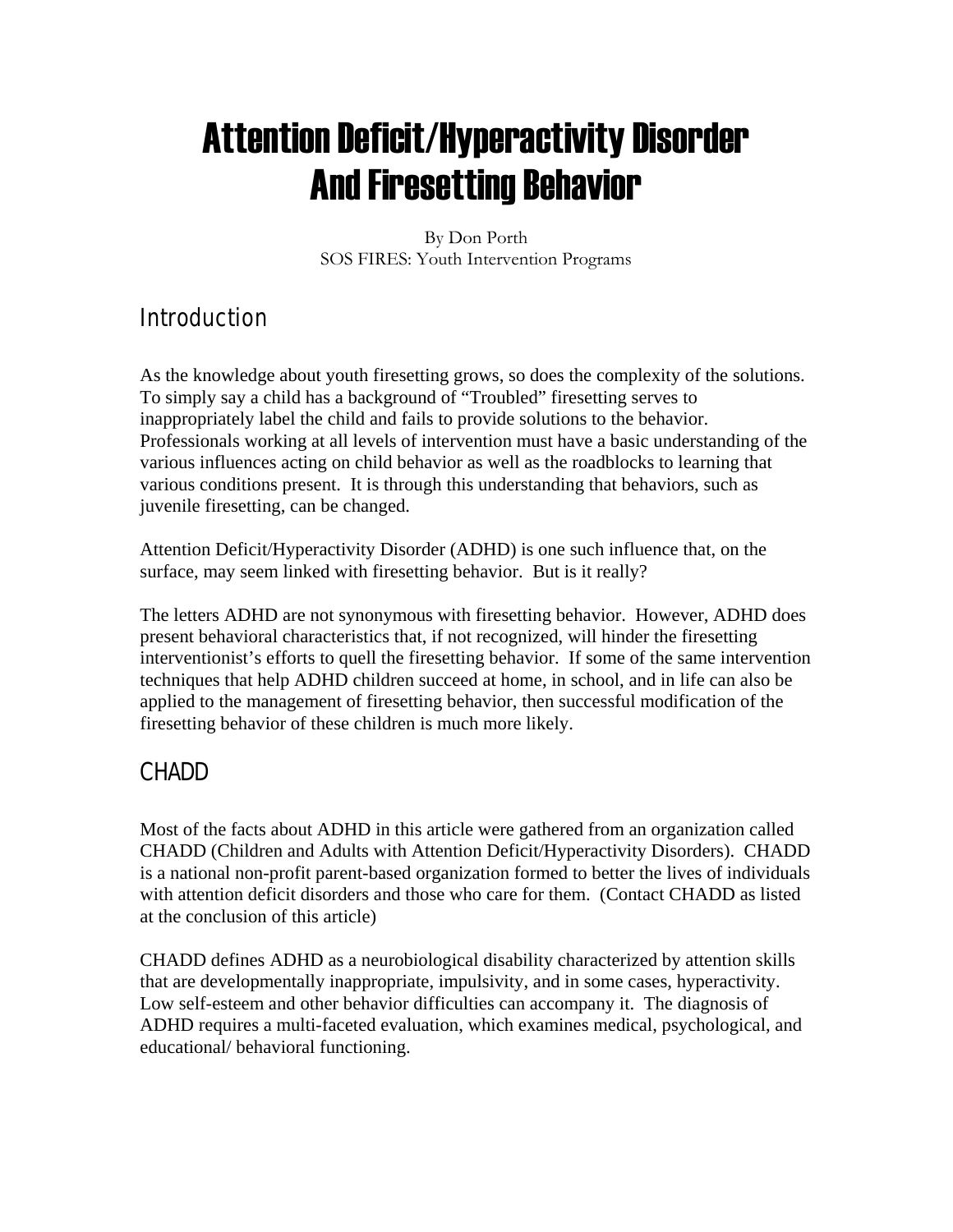Solutions can involve treatment in the form of medical, psychological, and educational intervention with behavior modification. It is the educational intervention upon which this article will attempt to shed light.

#### The Prevalence of ADHD Among Children with Firesetting Behavior

Those who work with youth firesetting behavior have noticed that many children present the behavior disorder of ADHD. But this observation raises many important questions that must be answered to avoid any misinformation that might wrongly indicate that children with ADHD set fires, or that youth firesetters have ADHD.

How prevalent is ADHD in the firesetting population and how common is ADHD in children within the general population? To accurately answer either of these questions is difficult.

While CHADD indicates that 3-5% of the school age population have ADHD, they also estimate that as many as 50% of the children with this disability are undiagnosed.

Portland (Oregon) Fire & Rescue has collected information on children with ADHD for the past five years. The parents of participants in their Juvenile Firesetting Intervention Program were asked if their child had been diagnosed (through professional testing) with ADHD. The results, which were collected between April 1, 1994 and March 31, 1999, are shown below:

| Interviews performed (participants)  | 579   |
|--------------------------------------|-------|
| Participants with confirmed ADHD     | 115   |
| Percentage of participants with ADHD | 19.9% |

These figures raises an interesting question. Why is the prevalence of this behavior higher in the population of firesetting youth (19.9%) than the general population (3-5%)? Perhaps the nature of the disability, when coupled with the pitfalls of fire play, combine to magnify the danger that fire presents to this particular segment of the population. By exploring the characteristics common to ADHD and firesetting, light may be shed on this issue.

#### The Commonalties Between Firesetting Youth and ADHD Populations

Looking at the data presented in the prior section, it appears that there is something about ADHD that connects children with firesetting behavior. But there is no particular evidence that assigns responsibility to ADHD. Based on anecdotal information on recidivism from youth firesetting intervention programs who directly educate ADHD children with firesetting behavior, it is more likely due to the way in which children are taught, (by parents, teachers, etc.) which doesn't always mesh with how children learn.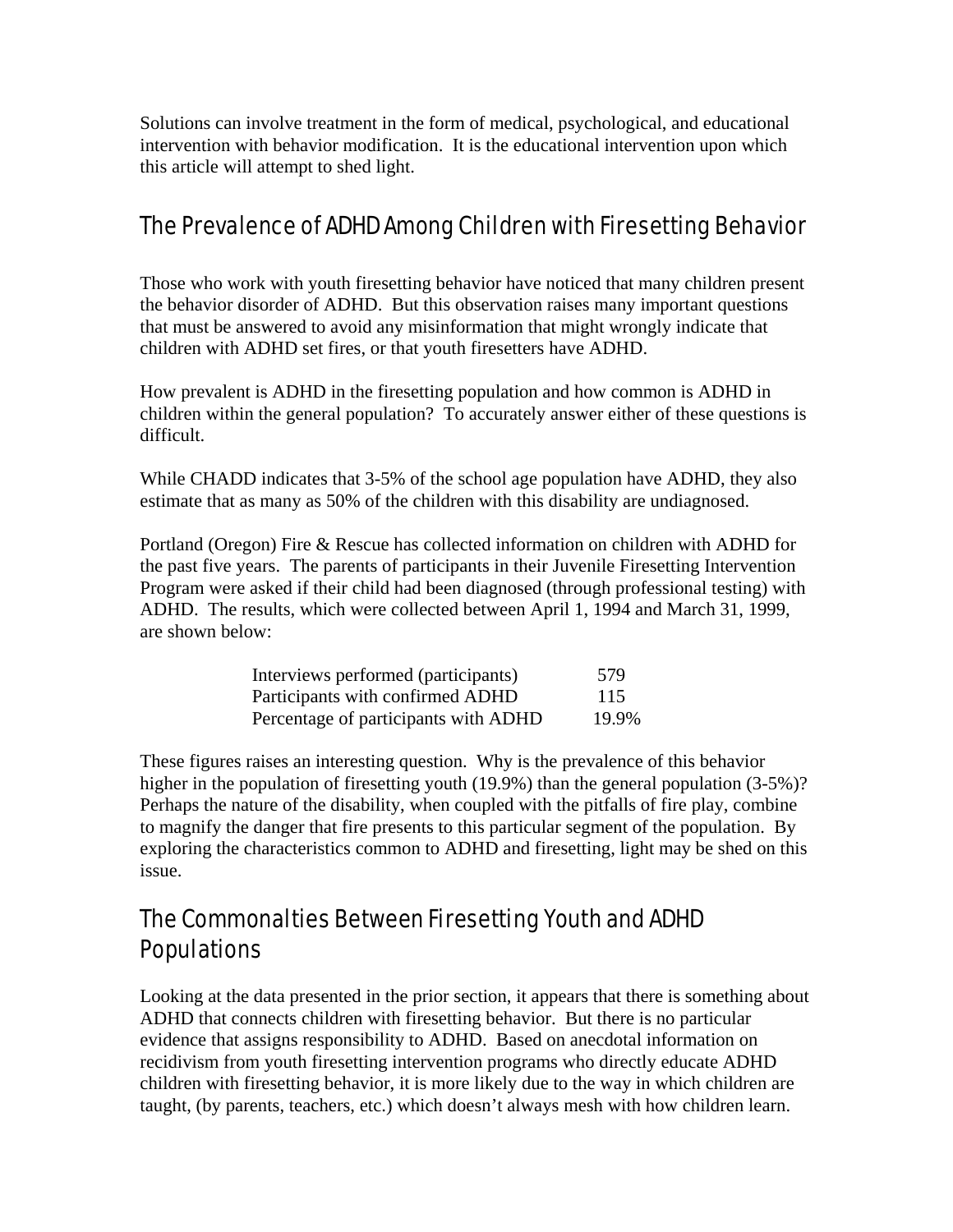Children can only be expected to know what they have been taught. And what are children typically taught about fire? The emphasis is usually placed on the survival skills that involve messages such as "Stop, Drop, and Roll," "Crawl Low And Go," "Have A Safe Meeting Place," etc. And while these are important messages to survive a fire, they do little or nothing to teach children the proper use of fire. In fact, adult behavior, after which most children will model their behavior, is usually a poor example of safe fire use. Typical examples set by adults are in the form of cigarette lighting, cooking (such as with barbecues), fireworks, and campfires/fireplaces. If an examination of adult behavior vs. adult statements about safe and appropriate fire behavior were to be compared, vast differences would be found.

According to CHADD, children with ADHD are attracted to novel stimuli (such as fire) but can easily be distracted by the environment. This may indicate that greater effort must be given to instilling important lessons upon children rather than making the assumption that they picked up on it or should know something to be dangerous.

Fire safety is commonly taught in school classrooms. And even if the appropriate messages for fire use are given, what is the likelihood that the ADHD child will assimilate those messages properly? CHADD says that ADHD children do not have trouble learning, they have trouble performing in school due to poor organization, impulsivity, and inattention. Without additional help, can they really be expected to focus on a message long enough to commit it to use?

Obviously, many of these answers will depend on the teacher's recognition of, and training in the area of ADHD. If the level of knowledge about the learning characteristics of children with ADHD were raised in both educators and parents, ADHD children would likely have a better opportunity for success and safety.

Some characteristics common to ADHD children that are listed by CHADD include:

- difficulty following instructions
- shifting from one incomplete task to the next
- doing things that are dangerous without thinking about the consequences

When these are coupled with a poor working knowledge of something dangerous, (like fire) problems can occur.

This discussion is not intended to imply that children with ADHD cannot learn appropriate behavior. Simply, it is critical that the information be presented in a way that will overcome the roadblocks to learning that ADHD presents.

Fire is fascinating to nearly all children and adults. Because our society provides such mixed messages about fire, it is particularly difficult for children, even under the best circumstances, to gain a clear understanding.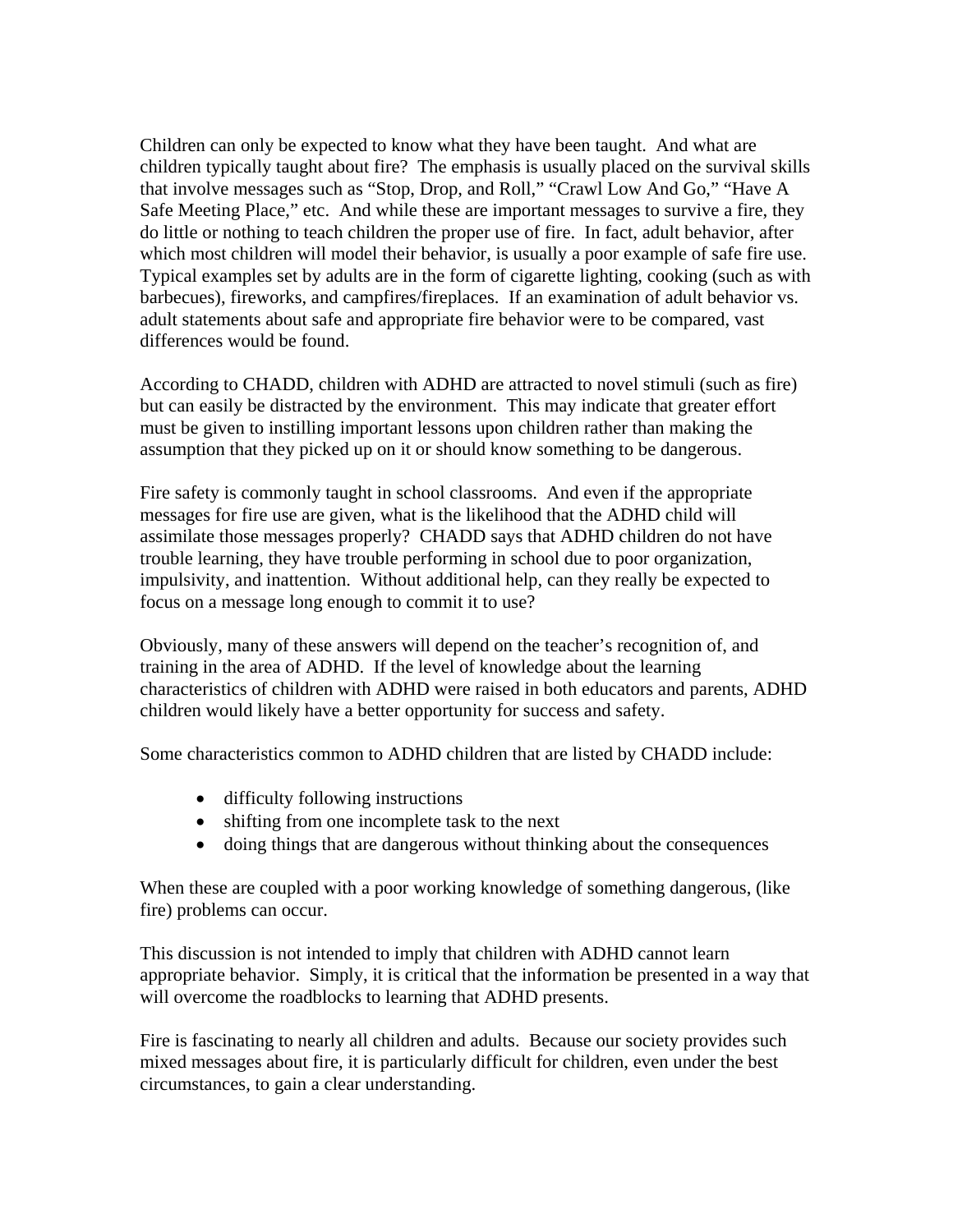Children that set fires rarely understand the consequences of their (firesetting) actions. The intent of their firesetting behavior is usually very different than the result of their fires. A child who ignites a piece of paper to see what might happen to it does not necessarily intend to destroy their home. However, if they lack an understanding of fire behavior and throw a still glowing (not burning) piece of debris in the trash can, it can ignite a fire that could have significant consequences.

Firesetting is much more common in children who live in a home where a smoker resides than those who do not. Aside from availability, adult modeling is a key. It is not uncommon for a parent to tell a child to not touch fire, that it can kill people and damage things. This message often loses its effectiveness when the parent then turns and holds the flame of a match within inches of their face to light a cigarette.

But it is not the parental smoking that causes children to misuse fire, it is the mixed messaging given by parents that a so-called death-causing item could be used so routinely and simply by them (the parent). Rules and expectations for dangerous tools, like matches and lighters, should closely match the rules and expectations of other dangerous tools (e.g. power tools, knives, etc.). Threats of death and destruction often lose credibility when the parental behavior so easily overcomes or avoids such tragic ends.

Our society ritualizes fire in weddings, funerals, birthdays, holidays, and events such as the Olympics. Yet we also have tremendous fear of fire. This attitudinal conflict is the most likely reason for the dismal record the United States has with fire. Regarding deaths and property lost to fire, the United States has one of the worst records of any industrialized country in the world.

The media provides a constant barrage of misinformation about fire. Watch any action/adventure television program or movie and fire will be presented many times in the form of explosions, car crashes, etc. Most often, the hero narrowly escapes. The villain often succumbs to the fire. The villain is not seen dead, but, rather, just not seen again. In these scenarios, the viewer is not exposed to the horrific pain and suffering that accompany real life fire injury and death.

Television and the media do not cause children to set fires. They desensitize our society to the realities of fire and provide mixed messages about fire's reality. Consistent messaging is an important learning characteristic for kids. Inconsistency and illogical sequences may leave children unable or ill equipped to understand fire. These misunderstanding causes thinking errors that lead to the misuse of fire and an inability protect themselves when fire goes wrong.

#### Intervention techniques that align with CHADD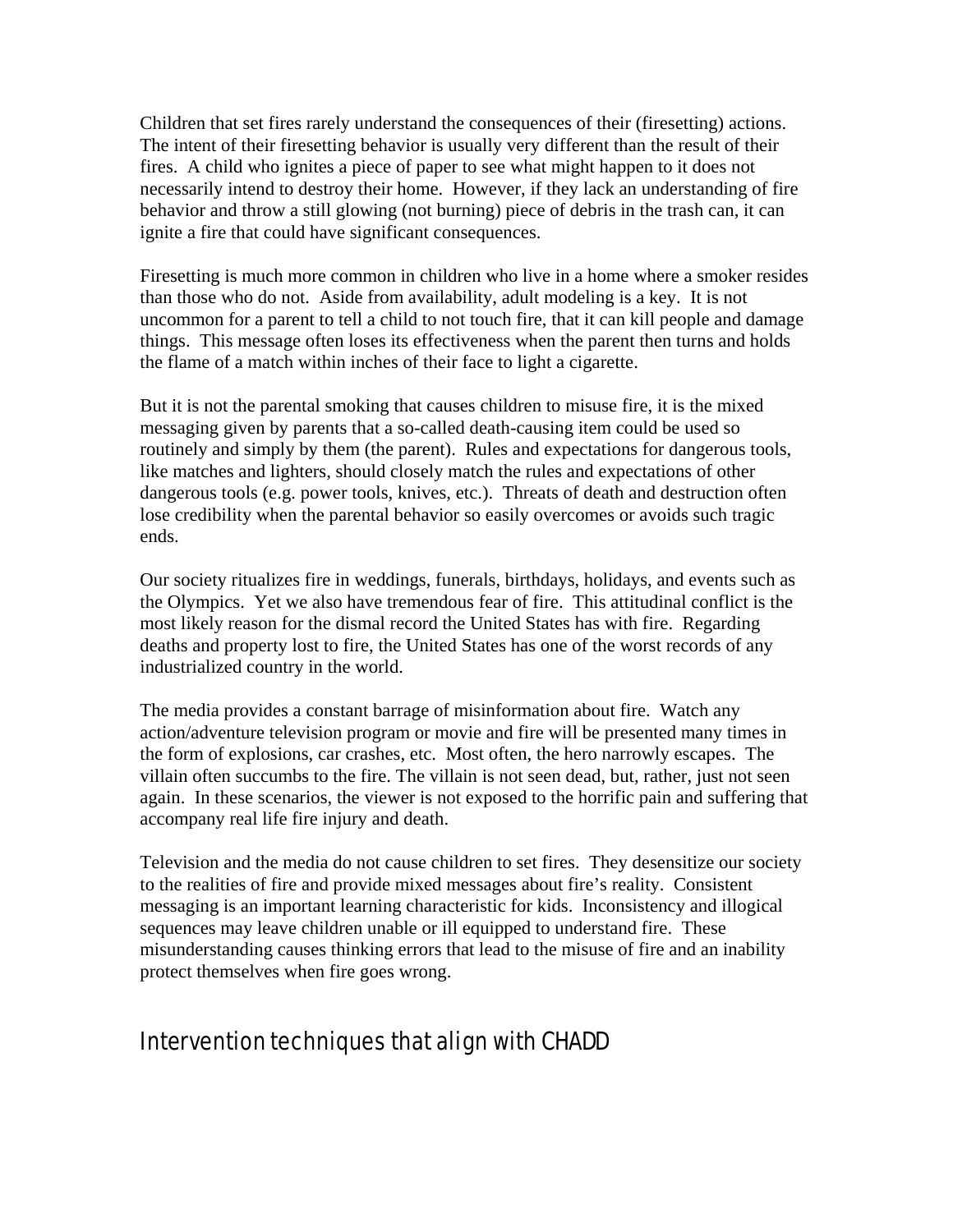CHADD says that children with ADHD are not unable to learn, rather unavailable to learn. If this is true, then how can children be made available to learn the important information necessary to prevent them from engaging in firesetting behavior?

Behavior management is an important intervention. Most important is positive reinforcement (reward the child after proper behavior is exhibited) and avoiding focus (when possible) on the negative behaviors.

Typically, parents may not mention issues about fire for fear of giving a child ideas. It is only after their misuse that a parent makes comment. This is usually in a negative fashion. Appropriate behaviors are often overlooked or go unrecognized. If a child finds a lighter on the playground and gives it to an adult, they should be praised. Conversely, if that same child finds a lighter and plays with it, they should receive an explanation of what they should have done (ideally, they should have had this explanation prior to the event and the expected consequences should then be carried out to reinforce the rules). Punishment should support the expectation of appropriate behavior.

If parents/caregivers are to play a key role in managing the disability of ADHD, from where will their base of knowledge be derived? Support groups and parent-training classes can be a great source. But this can only be effective if these groups have an adequate understanding of firesetting behavior.

CHADD outlines a recommended parenting continuum, which is listed below. This is excellent advice but contains a couple of noteworthy pitfalls for children who have exhibited firesetting behavior. The first two steps (those in *Italics*) are not appropriate for youth firesetting. It only takes one strike of a match or flick of a lighter to create a tragedy that cannot be undone.

- *ignore behavior*
- *natural consequences*
- logical consequences
- time out
- parents need to learn commands and directions that can be understood and attended by the ADHD child

CHADD offers the following classroom (or intervention) settings for success. If these features were added to the educational methodology used for fire safety instruction in the classroom, ADHD children would have a better opportunity to learn.

- predictability
- structure
- shorter work periods
- small teacher to pupil ratio
- more individualized instruction
- use of positive reinforcers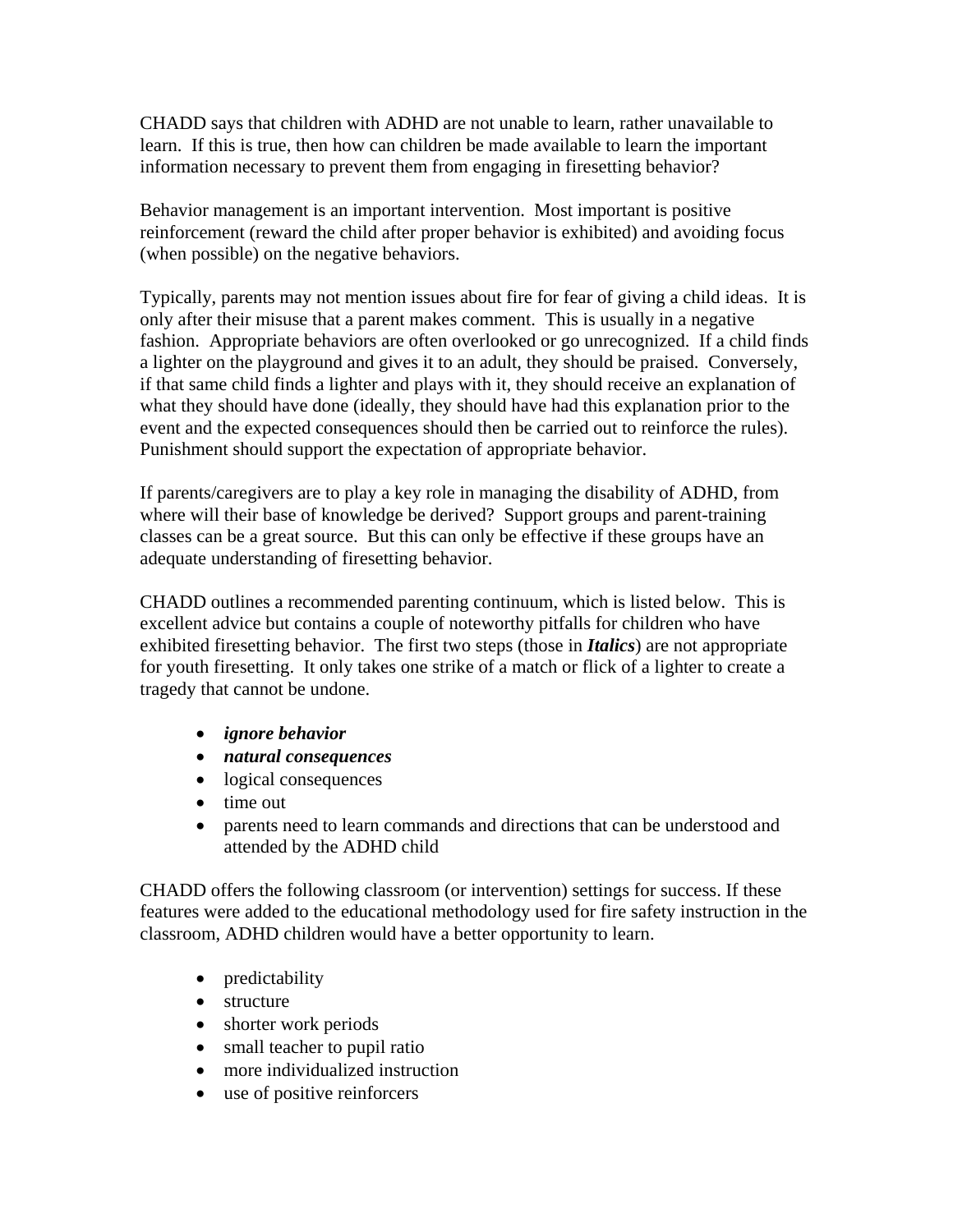- positive expectations
- *clarity of directions for tasks*
- *repetition*
- warmth, patience, humor
- consistency and firmness
- knowledge of different behavioral interventions
- willingness to work with other teachers

Consider the firefighter entering the typical classroom to talk about fire safety. While it is exciting for kids, it lacks most of the features listed above. Many kids may retain information. However, the child with ADHD may not absorb the knowledge quite as readily without the features above.

Two key issues that should be emphasized are *repetition* and *clarity***.** Frequently revisiting the concepts of appropriate fire behavior is vital to reinforce proper behavior. And the message should be simple and clear. Often, an attempt is made to provide all the fire safety information available during a short period of time, such as fire prevention week. This works no better than trying to teach all of the concepts of math during one particular week of the year.

## Conclusions

A diagnosis of ADHD is not a condemnation to firesetting. Just as ADHD offers roadblocks to conventional classroom learning, it also offers roadblocks to learning fire safe behavior. Educational intervention for child firesetting behavior must clearly understand and work within the parameters of learning that ADHD presents. Fortunately, the principles of education for ADHD apply similarly regardless of the topic.

While fire safety is an important topic and firefighters make unique teachers, this does not mean that knowledge will magically materialize in the minds of children. Those providing fire safety education, whether the teacher or firefighter, must use the fundamental principles needed for any successful educational endeavor.

As with any education, the first step to success is to know and understand the audience. Children with ADHD are a unique audience that requires a specific understanding. The knowledge base surrounding ADHD is growing all of the time. Advocacy groups, such as CHADD, are available to help expand knowledge of the learning characteristics of these children.

The challenge is to the individual who will encounter ADHD among the children with which they work. For those individuals, their level of knowledge will measure success. Knowledge is the most important tool for working with children, especially those with unique learning needs.

## For More Details